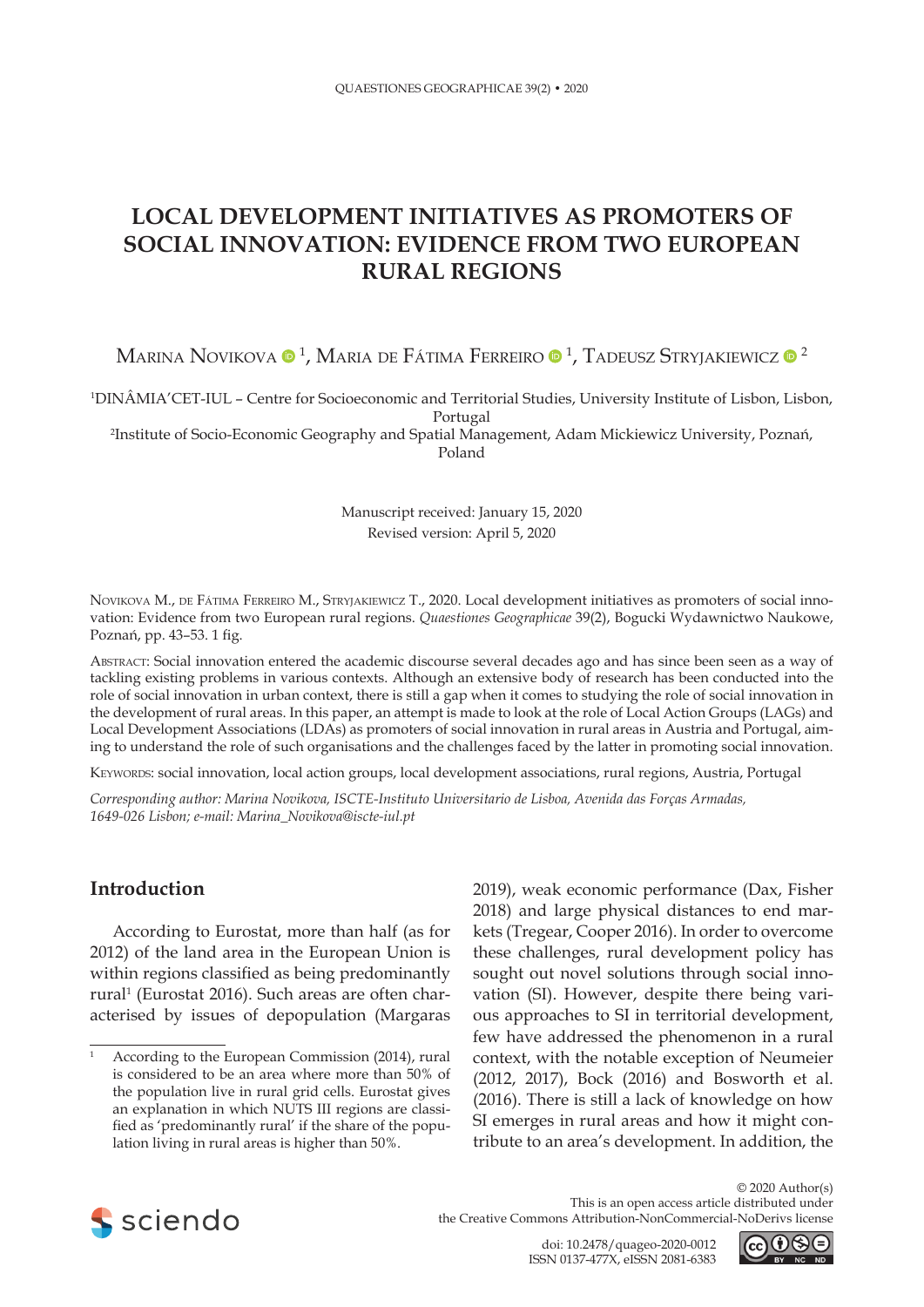drivers and promoters of SI in rural regions remain rather unexplored despite attempts to analyse the role of actor networks (Neumeier 2012), local communities (Di Iacovo et al. 2014) and social enterprises (Richter 2019) in the process of SI promotion.

The importance of SI in rural development comes from a paradigm shift towards a more 'qualitative' development of regions, focusing on dimensions such as the population's wellbeing, network building, local participation and capacity building. Indeed, the literature (e.g. Dax, Fisher 2018) suggests that future approaches to regional development will have to go beyond the economic growth paradigm and will have to focus more on issues such as local participation and SI.

This article examines LAGs and LDAs role in promoting SI in rural regions and how their work responds to their respective region's issues by using the cases LAGs and LDAs in the Mühlviertel (Austria) and Baixo Alentejo (Portugal) NUTS III regions. The results of the study show that by addressing the issues of empowerment, capacity building, inclusion and network building, LAGs and LDAs contribute to the overall development of a given region. However, irrespective of this success, such organisations face various challenges comprised of bureaucratic burden, difficulties with finances and the need to work towards changing community perceptions of both their work and the region.

The article is structured as follows. First, theoretical underpinnings regarding SI are presented. Second, the role of SI in regional development, namely in the (neo)endogenous development of rural regions, is discussed. Following that, the methodology alongside the cases under study is presented. Finally, the role of LAGs and LDAs as promoters of SI is analysed along with the challenges and opportunities of such promotion.

## **Social innovation as a concept of complementary meanings**

Despite the steady growth of academic interest in the field of SI (Moulaert 2016; Phillips et al. 2015), its role in rural development still remains underexplored with most research concerning urban SI (e.g. Moulaert 2010; Angelidou, Psaltoglou

2017). Despite this, what research there has been into the importance of, and drivers behind, SI for rural development (Dargan, Shucksmith 2008; Neumeier 2012, 2017; Bock 2016), the field has been gaining momentum.

In general, 'innovation appears to be a novelty in a given setting based on the recombination of existing elements, the transfer of ideas or solutions to or from other contexts, or inventions' (Richter 2019: 179, citing Schumpeter, 1983 [1911]). SI, in turn, relates to 'changes of attitude, behaviour and/or perception that result in new forms of collaborative action', which, then, improve the lives of those involved (Neumeier 2012: 55). Thus, SI is not only about meeting unmet needs, it is also concerned with the way in which this is done (e.g. through enhancing the capacity of actors, building networks and empowering disadvantaged groups). It involves new forms of organisation at both an institutional and personal level, which are developed at the local level and result in social changes beneficial to the communities involved (Moulaert et al. 2005). According to Bock (2012), SI as a concept originated from the 'debate and critique on traditional innovation theory with its focus on material and technological inventions, scientific knowledge and the economic rationale of innovation' (Bock 2012: 57). Whilst looking into various conceptualisations and definitions of SI, 'social' is being placed to be a 'core element of innovation' (Bock 2012: 59).

The extant debate on the nature of SI indicates some concern in the literature about the term being conceptually 'fuzzy' and consequently lacking a critical edge (e.g. Pol, Ville 2009; Bock 2012; Neumeier 2012). According to Marques et al. (2018), there is 'a need for a clearer distinction between SI as a research concept that is used to study specific phenomena, as a normative concept that serves as a guide for action, and as a concept in practice, where it is used to describe a wide range of activities from a variety of public, private and third sector actors' (Marques et al. 2018: 497).

According to Neumeier (2012), the theoretical concept of SI is built on the following key aspects. First, that SI is grounded in the alliances of different actors. This means that SI occurs through the aligned interests of a group of actors if only a certain critical mass of such actors decides to enrol into the actor network (Neumeier 2012: 54). Thus,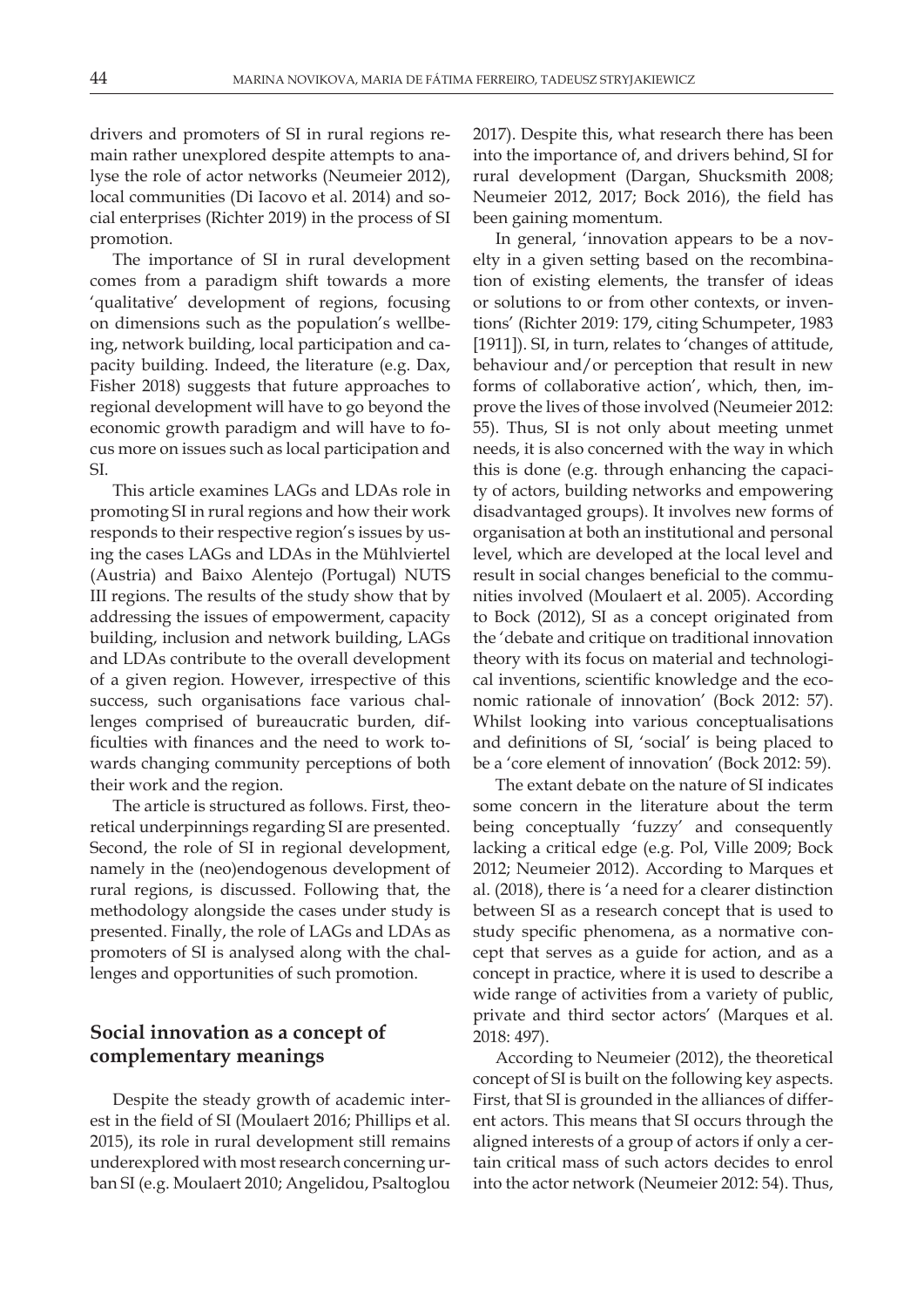for the process of developing SI, a network of actors with aligned interests is crucial. Second, he argued that the development of SI (as is the case for other types of innovation) is always triggered by an initial impetus whether that impetus is external or internal to the group of actors involved in the process of SI. Third, SI builds on the aspect of relative novelty. The relative novelty of a SI, therefore, is the novelty in the subjective perception of the individuals involved (Neumeier 2012: 55). In this sense, SI might also not be new per se but new to the context in which it is implemented. Fourth, SI has as main focus changes of attitudes, behaviours or perceptions (of a group of people aligned in the network). Fifth, the practical implementation of SI is connected with the fact that a particular SI is seen by the people involved as a superior solution (for existing challenges or unmet needs) compared to those that currently exist. Finally, according to Neumeier, SI is non-material that implies that the material outcomes of SI are a supplementary result.

Building on the (main) characteristics of SI described above, the next section discusses the role of SI and its potential contribution to the (neo-endogenous) development of rural areas.

## **Social innovation and the neoendogenous development in rural regions**

The traditional image of a rural region is of an area that is lagging behind due to the limited capacity of actors and groups to participate in economic activities (Bock 2016). Some literature suggests that rural areas are perceived as lacking innovation in comparison to their urban counterparts (e.g. Shucksmith et al. 2009). However, this view is contested by other scholars, who identify rural regions as those that, despite structural disadvantages such as poor resource accessibility and detachment from markets and networks (Bock 2016), develop creative solutions for existing challenges and have the drive needed for the development and implementation of innovative projects. Thus, the development of rural areas requires an approach that goes beyond just a technological and economic focus and places more emphasis on dimensions such as the improvement of the quality of life of the rural population.

Technological innovations alone cannot solve the challenges of ageing populations, low population density exacerbated by brain drain of young people and weakened economic activity. Such challenges require solutions that would not just contribute to solving the challenges and future development of the regions but would do so through involving local populations in the design of such solutions. Such an approach could be described as neo-endogenous.

As suggested by Neumeier (2012), a neo-endogenous development framework, while still recognising the need for external participation in the development process (and the usual presence of an external impetus as well), places greater emphasis on utilising local resources and enhancing local participation in order to boost the development of a given rural region. In his article, Ray (2006) stated that the neo-endogenous approach in rural development 'emphasises the principle and process of "local participation" in the design and implementation of action' (Ray 2006: 278) through its two primary characteristics. First, the development activities (including economic development) are 'reoriented to maximise the retention of benefits within the local territory by valorising and exploiting local resources', both physical and human (Ray 2006: 278). Second, the main focus of the development is placed on needs and capacities of local people (Ray 2006).

The role of SI for the development of rural areas has been discussed in the literature from different perspectives. As previously said, SI can support the sustainable rural development through building on neo-endogenous strategies (Neumeier 2012). Through enhancing more efficient collaboration amongst the (local) actors (Dobele et al. 2015), SI helps to mobilise local resources to satisfy local public needs and, at the same time, creates economic value (García-Llorente et al. 2016) as well as contributes to the creation of networks amongst local actors (Neumeier 2012; Gobattoni et al. 2015). SI, considered an innovation of and for society, includes rethinking social and spatial solidarity within and beyond rural regions (Bock 2016). To this end, SI encourages local linkages and collective learning cultures (Navarro et al. 2018). In addition, and, perhaps most importantly, by bringing change to rural regions, SI challenges existing institutional contexts (Hulgard, Ferreira 2019).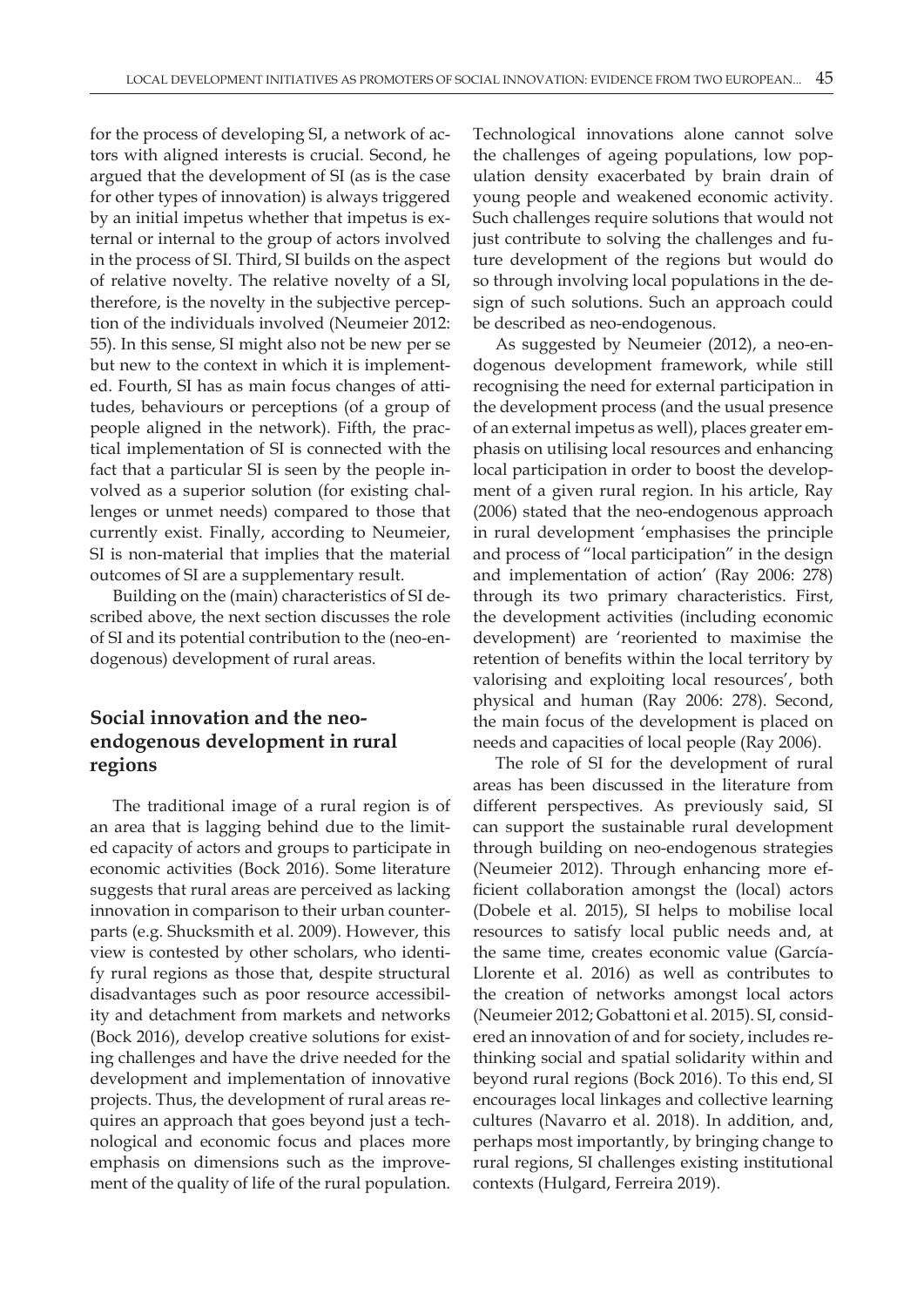Having identified the existing gap in the research field of (rural) SI, the following section presents the methodology used in order to study the role and the contribution of local action groups (LAGs) and local development associations (LDAs) in promoting SI in rural regions.

### **Research design and methodology**

This article presents the results of an explorative study based on semi-structured interviews conducted between October 2018 and May 2019 in two NUTS III regions Mühlviertel, Austria, and Baixo Alentejo, Portugal. Expert interviews were conducted to get an initial insight into the challenges that rural regions face, the (novel) solutions that have been provided for those challenges and the impacts of such solutions. To ensure data, several groups of experts were identified during the exploratory stage of the research. The first stage of exploring the field was performed via desk research wherein experts were identified, followed by the initial recruiting of experts. The groups contained representatives of development actors from the local, regional and national levels. The sampling procedure was based on the snowballing technique, where key experts identified through desk research were asked to provide potential references to key actors in the field of regional development, rural development and so on.

As regional and local development happen at different levels and in different organisations, the experts invited for interviews represented local development associations, local action groups (in the framework of LEADER; an acronym in French for *Liaison entre actions de développement de l'économie rurale2* ), social enterprises, local administration, intermunicipal community, regional development agencies, business association, regional management agencies, network of LEADER regions, SI incubator and regional development commission, as well as federation of

LDAs. Twenty-eight interviews were conducted during the data collection stage: 14 interviews for the Austrian case and 14 interviews for the Portuguese case. In order to ensure triangulation of data, additional sources of information, such as local development strategies from two cases were analysed alongside other sources such as Lokale Agenda 21 and material on LAGs and LDAs web pages. On the basis of the data collected, and their subsequent analysis, the following section provides insight into the contribution of LAGs and LDAs into the promotion of SI (alongside some examples of past projects), contextual factors that affect such promotion alongside the challenges and obstacles faced by LAGs and LDAs.

### **Study areas**

Baixo Alentejo (Portugal) and Mühlviertel (Austria) are presented as cases to investigate the role of LAGs and LDAs in promoting SI in rural areas (Fig. 1). First, two regions were chosen as study areas based on their different backgrounds in regional development (where Austria is considered amongst the pioneering countries). Second, both regions, despite falling under the category of predominantly rural, are not experiencing challenges such as low economic activity, rural exodus and ageing of population to the same extent. Third, two regions are quite different in the population and territory. Despite all the differences, the activities promoting SI are undertaken in both cases, which make an interesting ground for finding the commonalities and divergences in the ways of promoting SI.

Baixo Alentejo, part of the larger Alentejo region (NUTS II), covers an area of 8,544.6 km² (10.8% of the national territory). The region is bordered to the north by the District of Évora, to the east by Spain and to the south by the District of Faro. Baixo Alentejo consists of 13 municipalities (*Municípios*) and 83 parishes (*Freguesias*). The total population of Baixo Alentejo in 2018 was reported as 117,868 inhabitants (INE 2019). Compared to the national as well as regional population densities (NUTS II), Baixo Alentejo represents one of the most sparsely populated regions in Portugal with a decrease in population density from 14.5 inhabitants/km<sup>2</sup> in 2013 to 14.1 inhabitants/km<sup>2</sup> in 2017 (Eurostat 2019). Over the

The LEADER programme is a European Union initiative to support rural development projects initiated at the local level in order to revitalise rural areas. Its aim is to involve local actors in rural areas in the development of their own regions by forming Local Actions Groups (LAGs) and designing and implementing strategies.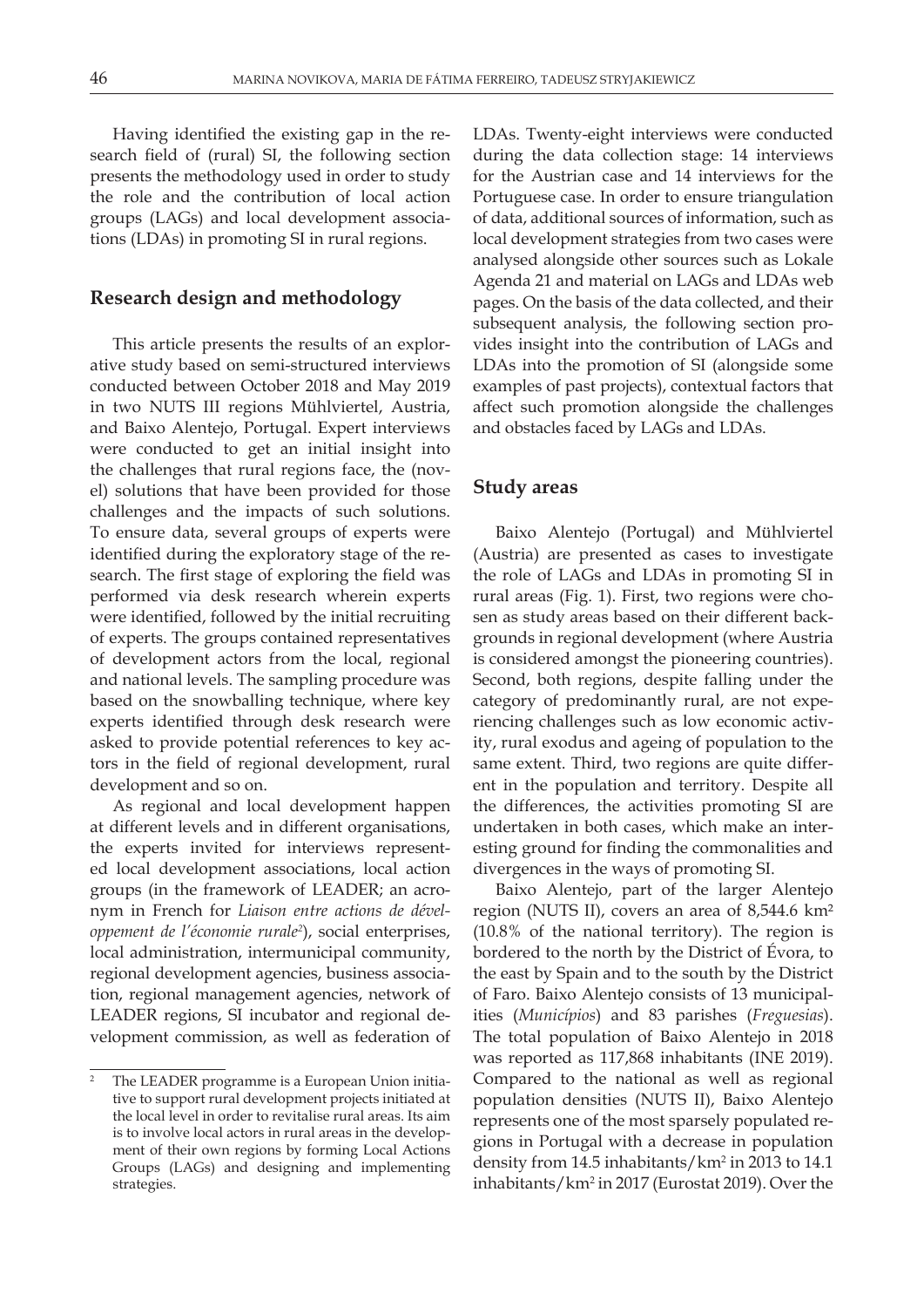

Fig. 1. Map with the location of two regions under study. Source: own elaboration based on Eurostat data.

past decades, the region has undergone an average negative population growth because of rural exodus, which especially concerns younger population and ageing of the population (Margaras 2019). Economic sectors related to production of cork, wine, olive oil and dairy products occupy a prominent space in the economic activities of the region. However, the tertiary sector has, in the recent years, taken a prominent position in the regional economy because of the development of the information and communication technologies (ICT) and tourism (e.g. sustainable and ecotourism). Being a low population density region with relatively low diversification of economic activity, Baixo Alentejo is an area where LAGs and LDAs strive to create a support system for revitalising the region through triggering the positive development of it through the ideas of SI. As derived from the interviews, LAGs and LDAs identify the areas of social care for elderly people, youth integration, economic diversification alongside with the development and promotion of alternative economic models and its strengthening as main objectives of their work in rural development.

Mühlviertel is part of the Upper Austria region (NUTS II), covering an area of 2,660.17 km<sup>2</sup>. The region borders on Bavaria and Bohemia to the north and Lower Austria to the south and east. Mühlviertel consists of 4 political districts (*politische Bezirke*) and 120 municipalities (*Gemeinde*). For a 5-year period, the region has experienced an increase in the population density from 77.7 inhabitants/km<sup>2</sup> in 2013 to 79.2 inhabitants/ km2 in 2017 (Eurostat 2019). Total population of Mühlviertel in 2018 was 208,483 (Eurostat 2019), which indicates the increase in the total number of inhabitants in the region since 2013. When it comes to the economic sectors of the region, because of the relatively large distances to metropolitan areas and the low population density, agriculture has an important economic and social role in the region. As in Portuguese case, members of LAGs and LDAs operating in Mühlviertel have identified the youth engagement, female entrepreneurship alongside economic development and agriculture (with a strong focus on ecological farming) as their main fields of intervention that require new and creative solutions.

According to Eurostat (2016), both regions under study are predominantly rural and peripheral<sup>3</sup> regions but they are not facing the same challenges in terms of population and economic development. Despite having different backgrounds in economic and demographic development, two regions represent an interesting arena for socially innovative projects of LAGs and LDAs. Analysing the work of LAGs and LDAs operating in two quite different rural contexts, the next section analyses the ways in which those organisations approach (rural) challenges, such as low population density, ageing of the population as well as strong connection of economic activity to agriculture, and how they contribute to solving them through novel solutions.

In this article, the notion of 'peripheral' is applied to the region based on the geographic location, for example, the region bordering other countries. Both regions, therefore, fall under the category of peripheral.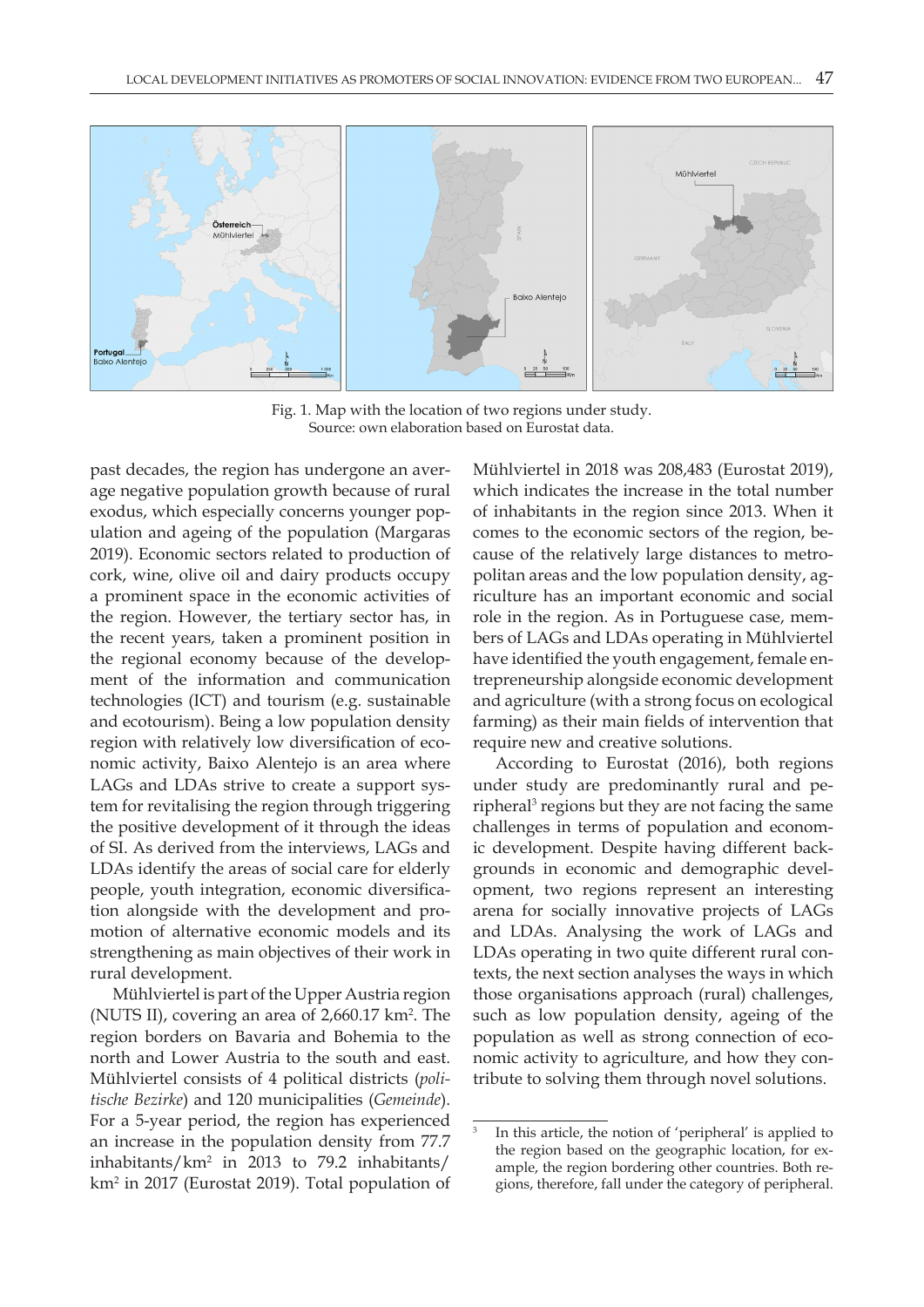## **Ways of promoting social innovation used by LAGs and LDAs in Baixo Alentejo and Mühlviertel**

In both cases under study, there is a high awareness of SI amongst the members of LAGs and LDAs. This may be explained by the entrance of SI into the policy discourse some time ago, leading to it being seen by interviewees as a tool that has the ability to help the development of their respective areas. Implicitly, such actors identify their work as SI based on the dimensions of an idea or a project being novel for the specific locality, the attempt to meet needs whilst involving the local community in co-creation as well as practicing a bottom-up approach to project development. As pointed out by an interviewee in the Austrian case,

*social innovation means that people allow new ways. Any positive social innovation should provide positive input, positive ground for providing something new. For social innovation you also have to look to other regions, to take the practices from other regions. If other good projects run there it could also run here* (LAG manager, Mühlviertel, October 2018).

This understanding of SI and its importance for regional development was echoed by interviewees in the Portuguese case, where SI is seen as a tool for more sustainable, collaborative and goal-oriented actions:

*[Social innovation is] putting people together, working together in a participatory way to solve their own problems, this is the idea I have for that* (a member of the Portuguese Federation of Local Development Associations, Lisbon, April 2019).

Despite the promotion of SI having a more implicit character in two case studies, LAGs and LDAs take on various ways to promote novel solutions for the regions they work in.

#### **Being an intermediary**

According to Richter (2019), it is assumed that rural social enterprises are more capable of fostering SI in rural regions if they are socially embedded in the region and if they systematically

connect 'remote rural communities with groups, organisations, and networks in other places, fields, and spatial scales' (Richter 2019: 185). Despite the fact that LAGs and LDAs are not necessarily social enterprises, the above still holds true for such organisations. By serving as an intermediary (an embedded intermediary, in Richter's terms), LAGs and LDAs serve as a bridge between members of a local community, between local communities and regional authorities (such as Regional Directory of Alentejo), between actors on local level and national networks and groups and between local and EU levels through the direct communication in case of LAGs. In addition, because the research concerns rural regions on the periphery of Austria and Portugal, those organisations serve as an intermediary in cross border cooperation between various regions. By connecting a local community with external actors (and exogenous resources), LAGs and LDAs promote cooperation, know-how exchange and inclusion of local actors into the supra-regional networks beyond their respective regions, which supports the neo-endogenous approach to the rural development where actors are connected to wider contexts (Neumeier 2012; Bock 2016). Facilitating access to the (financial) resources is another important part of such organisations' work, especially in rural areas where organisations and individuals usually find themselves in a situation of a limited access to the resource pool. By facilitating access to various sources of funding, the most important of which being LEADER and European Regional Development Fund (ERDF), LAGs and LDAs provide local communities with more opportunities for financial support available for both existing and emerging initiatives.

### **Promoting an integrated approach to rural development**

In both cases, LAGs and LDAs strive for integrated development, meaning, the projects implemented by organisations cover various fields within one project rather than targeting only one domain, for example, promoting tourism through the use of natural assets and local knowledge. In most of the projects, such organisations strive to promote holistic development by interventions covering diverse groups of people (e.g. elderly, young and female) simultaneously while also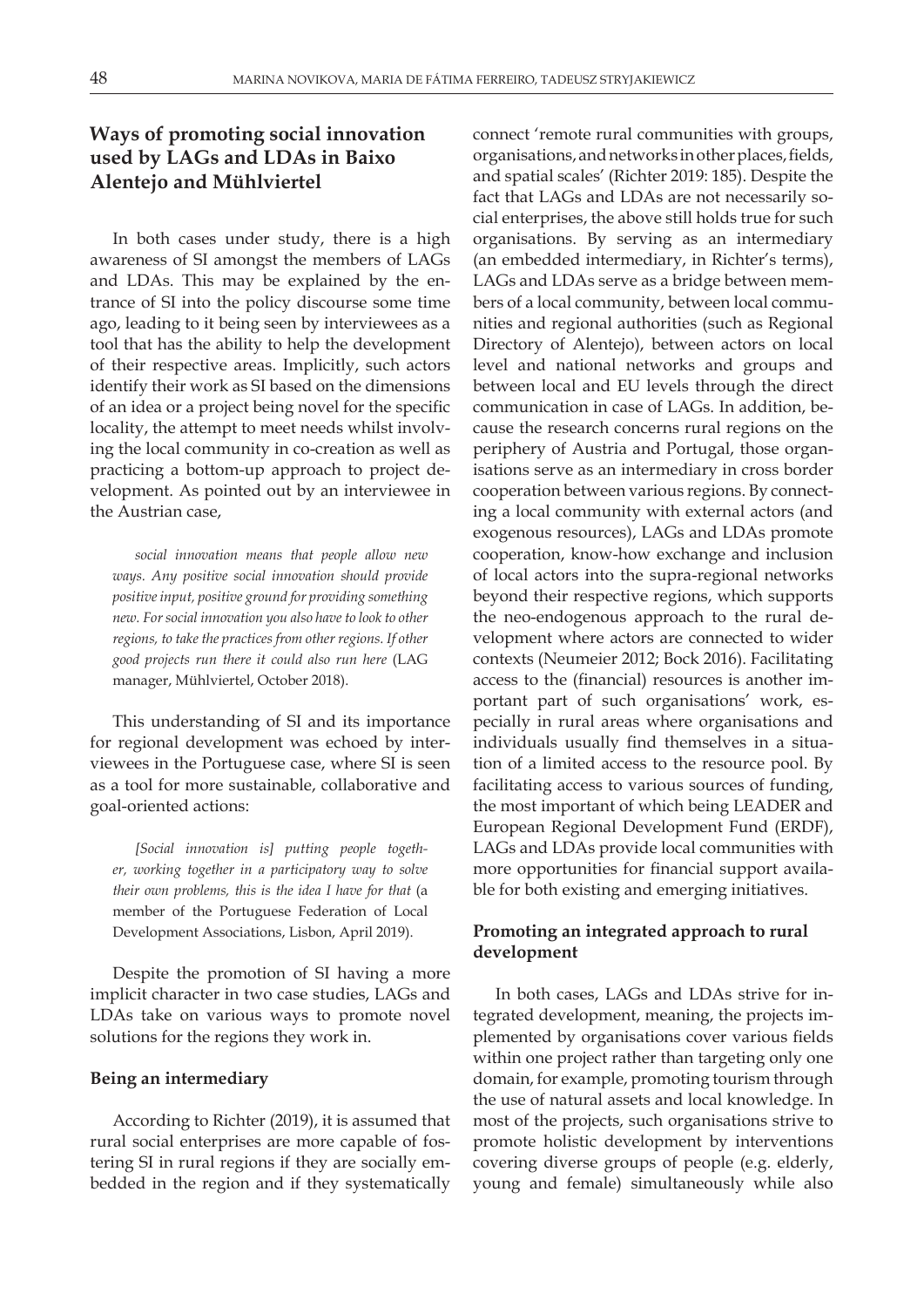not limiting their projects to specific domains of (purely) economic or social development. In both regions, the integrated sustainable development through projects concentrating on different combinations of interventions was said to be one of the main objectives. Such an integrated approach is especially supported by LAGs and LDAs because the public sector does not always work in an integrated way. As a member of a Portuguese LDA pointed out,

*[Municipalities] can see what is happening, but they lack an integrated approach. Even in small municipalities, they have those different departments, and there is no common strategy, each of the departments works only within a specific subject. And this is happening all over. The local development associations have a much more integrated approach on the territory than the municipalities themselves* (a member of an LDA, Baixo Alentejo, March 2019).

One of the initiatives promoting an integrated approach is the EPAM (Empreender na Fileira das PAM em Portugal; translated as Business development in the aromatic and medicinal plant sector in Portugal) project. It has been led by ADCMoura since 2011 and driven by the National Rural Network Program. The project embodies a consolidated methodology and set of tools to support the development of the aromatic and medicinal plants sector in Portugal. It acts at the level of network animation, research and provision of information, training and serving as a strategic and innovative platform. One of the cornerstones of the EPAM process is fostering collaborative solutions for business and industry development amongst producers and between producers and other industry agents such as researchers as well as public bodies and companies.

A similar approach is taken in Mühlviertel where LAGs see integrated rural development as one of the main strategic objectives of their work. Operating in the region, the Bioregion Mühlviertel association that includes stakeholders with all six LAGs of the Mühlviertel being a part of it, is a network that encompasses organic direct marketing companies, gastronomy and the hotel industry, schools, organic farming businesses and commercial organic food processors. Through strengthening cooperation and participation and creating closed value-added cycles

in the organic sector, BioRegion Mühlviertel aims to support and ensure sustainable regional development.

#### **Bringing capacity to the region**

In both cases, capacity building among local populations is named as one of the main goals of LAGs and LDAs. By organising meet-ups, workshops and one-on-one consulting to those wishing to open their own enterprises, such organisations build local/regional capacity. Throughout the interviews, it was noted that one of the main objectives is the establishment of a system (a support infrastructure) wherein the local community would acquire the entrepreneurial capacity necessary for their own autonomy in the future life of their projects:

*So, this is more or less what we do, in that case it was with social care for elderly people, but this place to other sectors and other ideas. And this is how we started working with the aromatic and medicinal plant sector. The idea is to help people develop their own capacity and empower them in order for them to be able to develop the sector by themselves* (a member of an LDA, Baixo Alentejo, March 2019).

Another important aspect of their work is to bring external knowledge and know-how to the regions from partners in other regions and countries, exchanging experiences and practices in frameworks such as LEADER and INTERREG (European Territorial Cooperation). By taking part in projects as partners and exchanging expertise with external experts, LAGs and LDAs bring necessary (and sometimes lacking) knowledge back to the region and share it through workshops, classes, lectures and so on targeting both internal stakeholders and local communities.

### **Promoting shift from problem oriented to opportunity-driven development and social innovation**

Rural development has experienced a shift towards available local assets that should be perceived as an opportunity and a valuable feature rather than an obstacle (Dax, Fisher 2018). Despite the fact that most literature refers to SI as a new way of solving problems or meeting needs,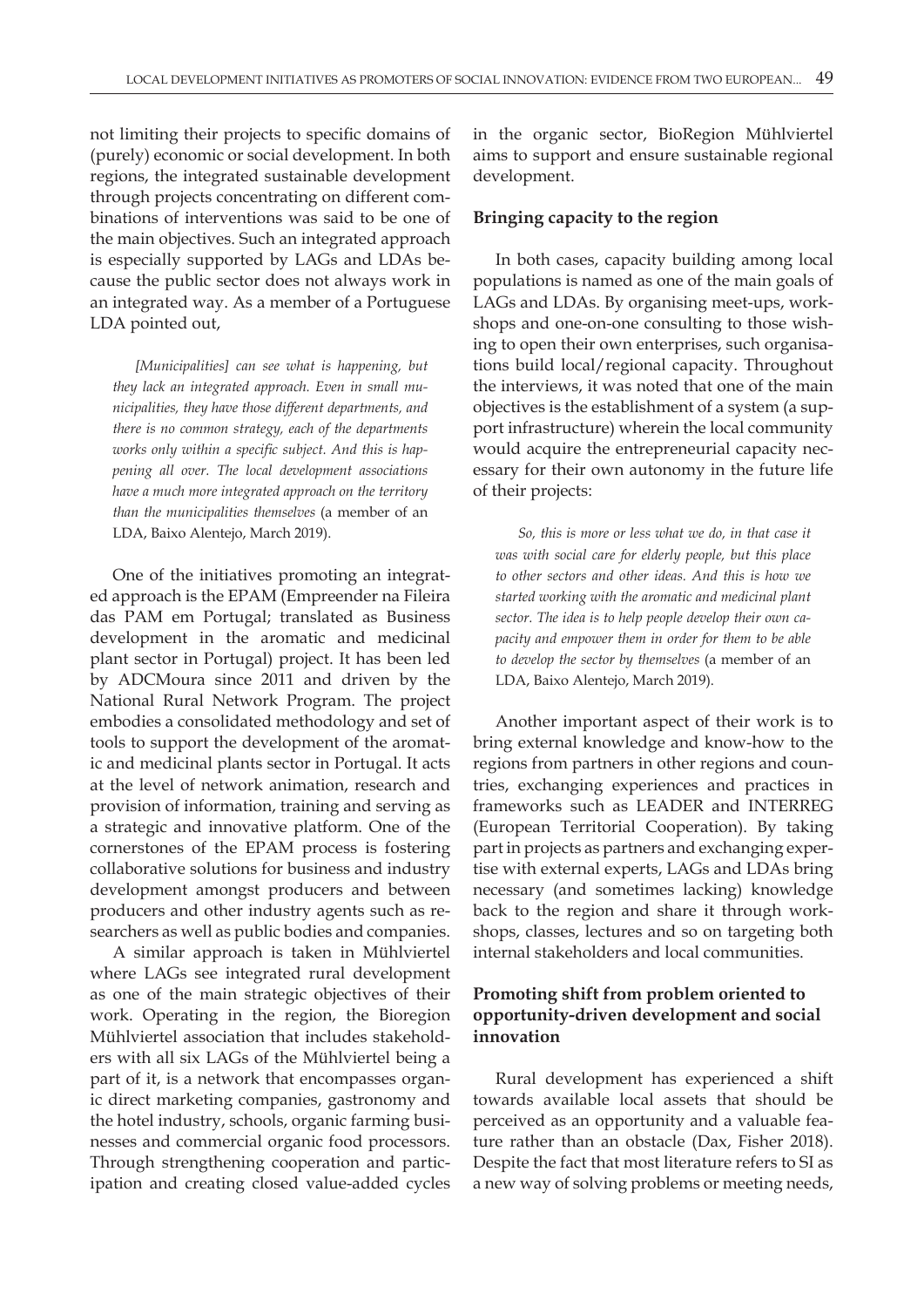opportunity- and asset-driven SI are rarely discussed in lieu of problem solving. The organisations in both cases under study took an approach towards the challenges faced by regions as opportunities, in an attempt to change both the way of work and the perception of local populations towards such work and the situation in their respective regions.

*Another one is that we should look for the things that we normally see as a problem and change it and see it as an opportunity. And we are doing it, there are some examples… For instance, the low density of people, of houses, of companies, we have space in the region with no light pollution, dark sky. It's an example of how we can use low density as an opportunity to promote other activity* (a member of the Alentejo Regional Development Agency, Alentejo, May 2019).

The importance of promoting opportunity-driven, rather than solely problem solving, SI stems from the fact that opportunity-driven SI can potentially provide more transformative outcomes (Bosworth et al. 2016) despite the fact that the problem-oriented actions can provide the best available solution at a given time.

#### **Utilising (natural) assets of the region**

New economic sectors are now developing in rural areas, such as the expanding sector of rural tourism and other activities linked to their natural and cultural assets (European Commission 2008). This is confirmed by the words of another interviewee:

*The environmental excellence that we have is the result of not having so many companies, so many people. So now it's a very good thing that we have that we should keep but explore at the same time, so we have to look for that* (a member of the Alentejo Regional Development Agency, Alentejo, May 2019).

In both case studies, therefore, rural tourism is seen as a promising sector that both helps regions to attract tourists while staying true to a sustainable approach to the development as well as making use of the regional resources and assets on offer. The attractiveness of available natural assets and resources is used by LAGs and LDAs not only to attract tourists to the region but

also to attract more young people to rural areas by showcasing the (high) quality of life and availability of support infrastructure to realise their own initiative.

On the basis of the different ways in which LAGs and LDAs promote SI in rural areas, some conclusions can be drawn. The promotion of SI is performed through the complementary functions, which such organisations use in their work. The important objective of their work is promoting an integrated approach to the development of their respective rural regions. LAGs and LDAs work is to foster SI and, at the same time, the ways in which those organisations do this can also be considered a type of SI because it promotes cooperation, targets the change in people's perceptions (of existing challenges and available resources and assets), creates and strengthens networks and attempts to provide novel, opportunity-driven solutions.

## **Opportunities and challenges in promoting social innovation**

The promotion of SI in both regions can be described as implicit rather than explicit: by realising projects aiming at regional and local development, such organisations do not necessarily strive to promote SI as an analytical concept but so as to provide new solutions and ideas for dealing with the challenges that territories and communities face. However, by following an integrated approach striving to meet unmet needs while including the local population in the process of co-designing the projects and creating networks among the locals, LAGs and LDAs can be assumed to be promoters of SI by both placing the emphasis on the process and the outcome dimensions of SI.

The importance of cross-border constellations of actors in the process of the development and promotion of SI projects is supported in the academic discourse (e.g. Noack, Federwisch 2019). For the Austrian case, the results show that, during the early 1990s, some municipalities in the Mühlviertel region came together to develop a set of measures to promote regional collaboration. The working group was set up in order to develop a strategy for a collective 'regional' acting in order to overcome the challenges that existed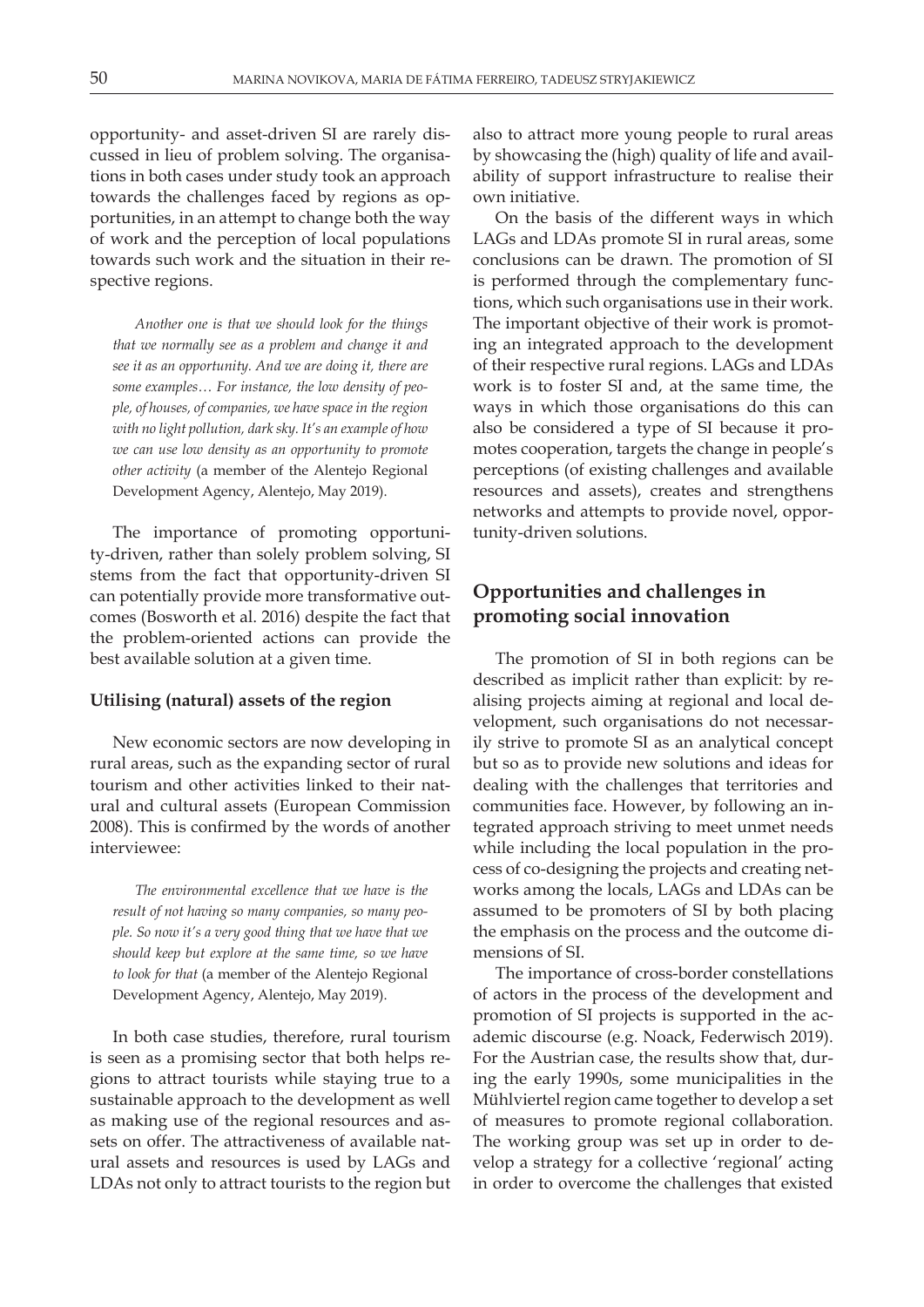in the region at the time such as weakened economic performance and decreasing population, especially the outflow of young skilled workers. In the process of developing new solutions for overcoming the challenges described above, the interviewees pointed out the importance of a collaborative approach in finding a new sustainable approach to regional development. Such development, however, is not seen as a development of separate municipalities but rather as a development of an overall Mühlviertel region:

*At this time, there were eight municipalities and they thought it would be much more than a broader part and it was: what is with the social life and everything, so they decided to design a process to make the regional development more than only agricultural development, more than only touristic development. It is still important but it is not the only part. So we designed a process together* (a member of a cooperative operating in the region, Mühlviertel, November 2018).

In the Portuguese case study, such collaborative approaches are rather contested despite the fact that there is collaboration amongst LAGs and LDAs. In contrast to the Austrian case, members of LAGs and LDAs in Baixo Alentejo pointed out the existing challenges in promoting a collaborative spirit. As one of the reasons for this, an interviewee suggested the overall competitive spirit of enterprises and companies in the region:

*[enterprises] see themselves as concurrent, not as partners. Everyone wants to be a leader, this area is mine, so I'm afraid to share it with others. But at the same time they have to do it because we are very small. We cannot grow, we need to share more, work more together* (a member of the Alentejo Regional Development Agency, Alentejo, May 2019).

The background in traditional agriculture was also said to hamper the possibilities (and willingness) of the local population to either start their own initiatives or get involved in entrepreneurial projects supported through the work of LAGs and LDAs in Baixo Alentejo. As stated by an interviewee,

*for years for the regular person was to work for someone and not to think about creating his own job,* 

*starting his own initiative. So this remains the mentality that someone has to give me a job. So when we say that today we still have a lack of qualification, it is not only about the professional qualification, but especially some competences that people don't have in terms of entrepreneurial attitude* (a LAG manager, Baixo Alentejo, May 2019).

Promoting SI is related to several other challenges faced by LDAs and LGAs. First, the results showed that there is a low degree of institutionalisation of SI in both cases under study. Local development strategies in both cases (*Lokale Entwicklungstrategie* in Austria and *Estratégias de Desenvolvimento Local* in Portugal) do not refer to SI explicitly. The discourse regarding the development in local strategies is rather centred around the importance of implementing and supporting innovation in various fields of intervention; however, it does not put SI as a distinct category of action.

Amongst other factors disabling the promotion of SI are (relatively) high levels of bureaucratic burden in organisations, lack of time in order to work in the field (described by interviewees as *on the ground*), presence of some hostility among locals towards projects, ongoing presence of centralised decision-making on local development, a lack of critical mass among a local population, the presence of parochial thinking, the necessity for the success of projects that leaves no room for mistakes together with the lack of cooperative culture amongst actors. As stated by one of the experts,

*On the other hand, the way that the programs have been designed in each cycle constrained a little bit all this freedom and this innovative capacity that LAGs had in the beginning. [...] but they don't have time now because if they want to not be left behind on levels of engagement and funds and expenses they have spent too much time on dealing with the procedures, bureaucracy and less time to do, which I think is the really added value working together with people, what we call this territorial dimension* (a member of the Portuguese Federation of Local Development Associations, Lisbon, April 2019).

In both cases, the work performed by LAGs and LDAs is project-based, which means that (1) the organisations face tight deadlines in releasing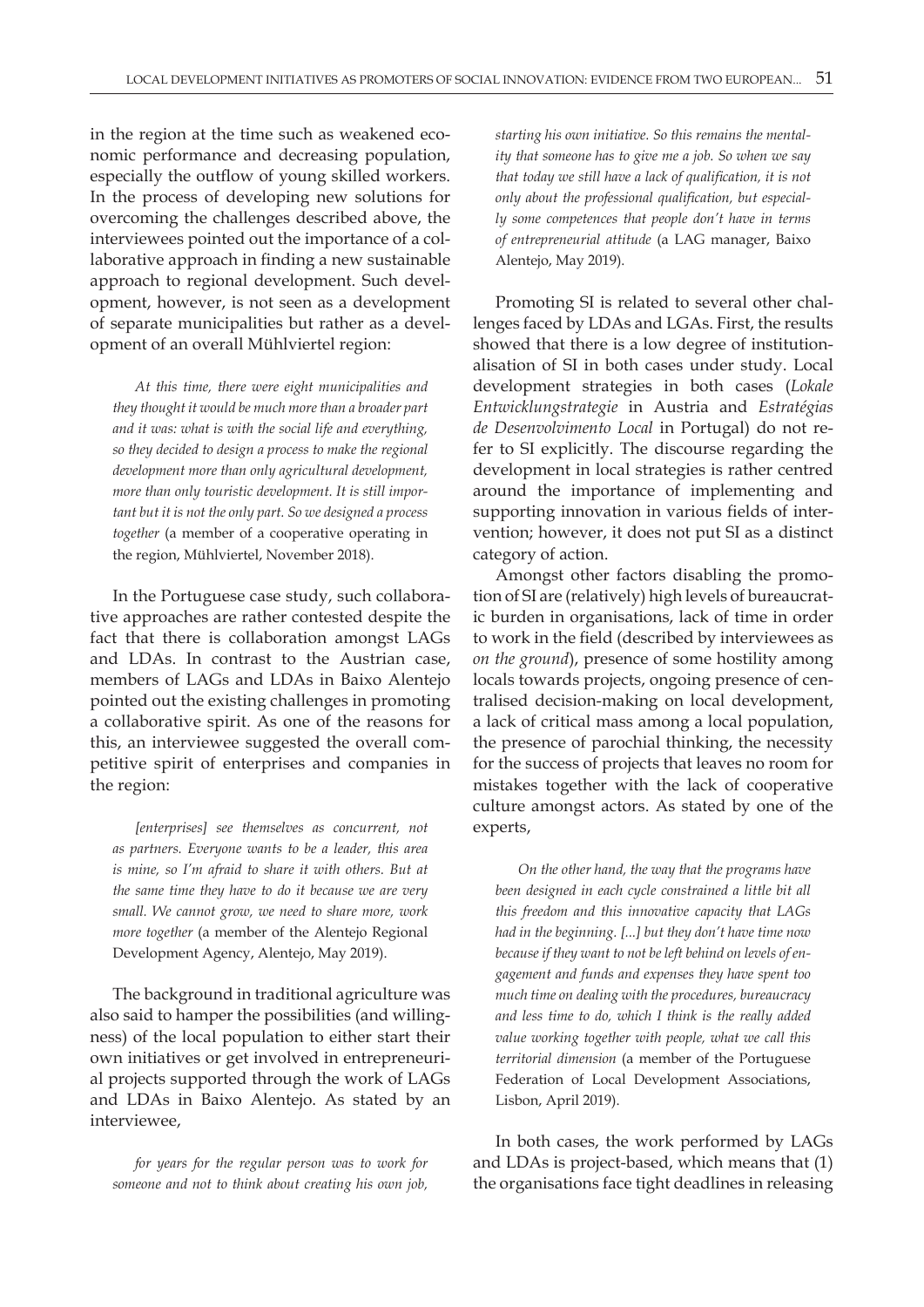and finishing the projects; (2) there is substantial pressure concerning the success rate of the projects, namely, there is a need for a project to be successful; (3) not all the outcomes and impacts of the projects implemented live on after the financial support ends which raises the question of sustainability of actions and sustainability of innovation. According to Dax et al. 2016 (citing Strahl, Dax 2010), LAGs 'feel constrained by the growing set of regulations while also losing their ability to make use of locally specific rural assets through an innovative approach' (Strahl, Dax 2010: 38). This has been confirmed throughout the interviews in which, in both cases, the experts pointed out the (still) growing pressure from centralised decision-making procedures combined with the enormous bureaucratic burden put on them.

### **Discussion and conclusion**

Most interviewees emphasise that LAGs and LDAs play an important role in promoting the development of rural regions while implementing changes and cooperating in a way that can be considered socially innovative (new, hybrid partnerships in order to tackle challenges; promoting integrated area development rather than the development of specific sectors, e.g. agriculture; supporting bottom-up actions). The awareness regarding SI initiatives is high; however, in both cases, organisations tend not to immediately describe their work as SI. Yet, people involved in LAGs and LDAs both in the Portuguese and Austrian cases confirm that the work they are doing in the regions centres around issues of novel local resource use, (neo)endogenous development, creating and supporting local supply chains and local networks and, therefore, promoting the development of the region alongside local development.

The implicit character of SI promotion may be related to several factors: (1) difficulties in identifying, defining and measuring SI and (2) some hesitation towards labelling the work as SI because of the 'buzz' around the term. It should be noted that, as evident from the interviews, there are some issues related to the fact that such organisations have to claim to be promoters of SI in order to access more funding opportunities. The impact assessment of SI projects puts further constraints on LAGs and LDAs because the organisations struggle with assessing, evaluating and/ or measuring the impacts produced.

Despite the role of SI in local development having been acknowledged in the literature (Moulaert et al. 2005; Neumeier 2012), future research on the role of LAGs and LDAs in promoting SI could benefit from a more critical perspective on SI as a political term used to fulfil the interests of some stakeholders. In addition, more attention could be paid to the contextual dimensions, political power structures at play, and potential undesired (or even negative) impacts of implementing such projects in rural regions.

Greater elaboration on the present research is needed about the interrelation of SI and social capital in rural regions and how the latter affects SI promotion. The research could also benefit from more insight into potential conflicts amongst various stakeholders in rural areas that lead to the disabling of social innovation.

#### **Acknowledgments**

This research has been carried out in the framework of the RurAction project that has received funding from the European Union's Horizon 2020 research and innovation programme under the Marie Sklodowska-Curie grant agreement No. 721999. The authors would like to thank the two anonymous reviewers for their helpful feedback and comments on this article. In addition, the authors would like to thank Sofia Bizzaro for her help with the figures presented in the article.

#### **References**

- Angelidou M., Psaltoglou A., 2017. An empirical investigation of social innovation initiatives for sustainable urban development. *Sustainable Cities and Society* 33: 113–125.
- Bock B.B., 2012. Social innovation and sustainability; how to disentangle the buzzword and its application in the field of agriculture and rural development. *Studies in Agricultural Economics* 114 (1316-2016-102759): 57–63.
- Bock B.B., 2016. Rural marginalisation and the role of social innovation; a turn towards nexogenous development and rural reconnection. *Sociologia Ruralis* 56(4): 552–573. DOI: 10.1111/soru.12119
- Bosworth G., Rizzo F., Marquardt D., Strijker D., Haartsen T., Aagaard Thuesen A., 2016. Identifying social innovations in European local rural development initiatives. *Innovation: The European Journal of Social Science Research* 29(4): 442–461.